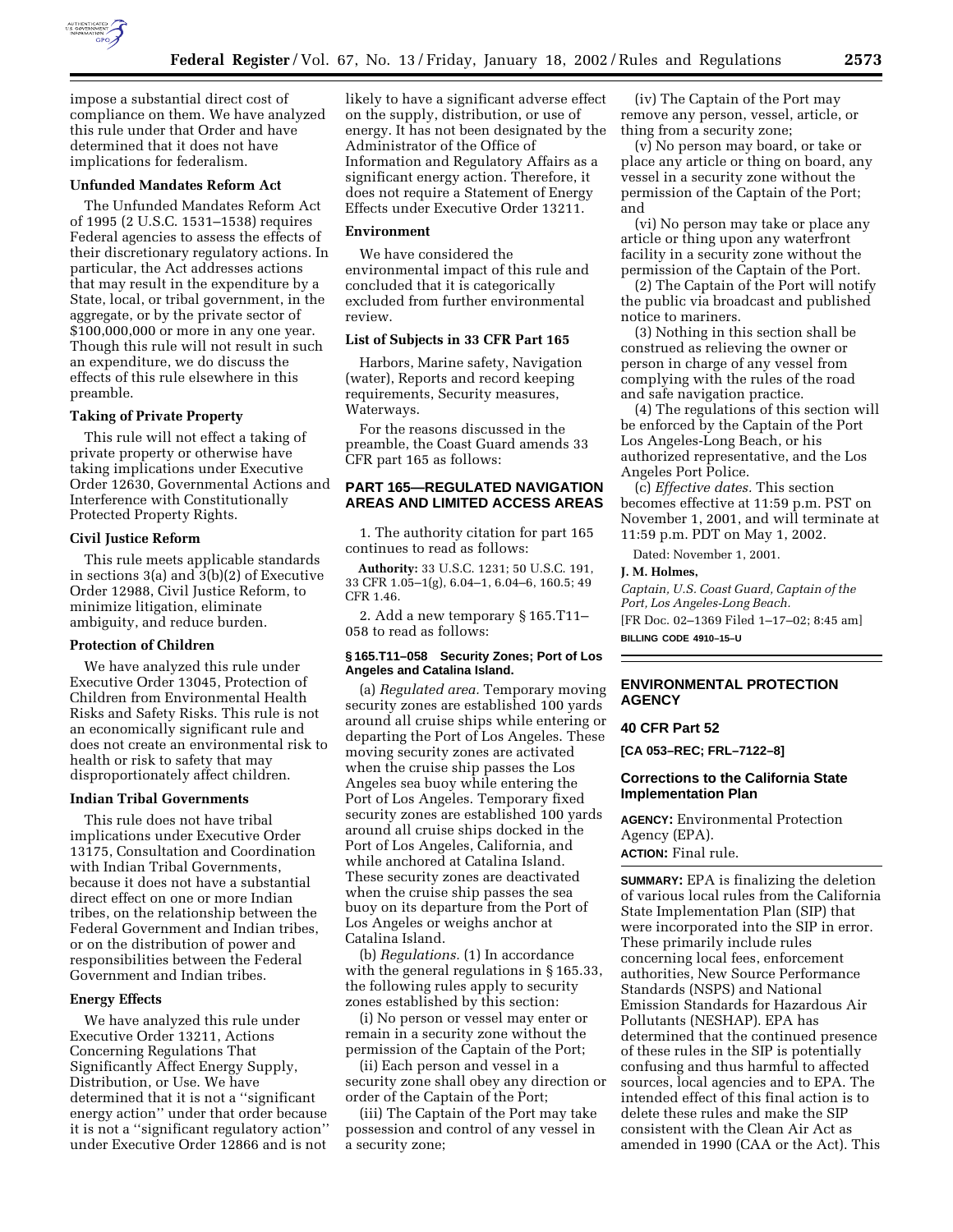action also reinserts a paragraph into the compilation of federal regulations that was deleted in error in the **Federal Register** on November 10, 1982 and redesignates another paragraph published in the **Federal Register** on June 23, 1982.

**EFFECTIVE DATE:** This rule is effective on February 19, 2002.

**ADDRESSES:** You can inspect copies of the administrative record for this action at EPA's Region IX office, 75 Hawthorne Street, San Francisco, CA 94105, during normal business hours. You may also see copies of the rules at the locations listed in **SUPPLEMENTARY INFORMATION** under ''Public Inspection.''

**FOR FURTHER INFORMATION CONTACT:** Julie A. Rose, Rulemaking Office (AIR–4), Air Division, U.S. Environmental Protection Agency, Region IX, 75 Hawthorne Street, San Francisco, CA 94105, (415) 947–4126. Email: rose.julie@EPA.gov

# **SUPPLEMENTARY INFORMATION:**

#### **Public Inspection**

California Air Resources Board, Stationary Source Division, Rule Evaluation Section, 1001 ''I'' Street, Sacramento, CA 95814.

Amador County Air Pollution Control District, 500 Argonaut Lane, Jackson, CA 95642.

Antelope Valley Air Pollution Control District, 43301 Division Street, Suite 206, Lancaster, CA 93539–4409.

Bay Area Air Quality Management District, 939 Ellis Street, San Francisco, CA 94109.

Butte County Air Quality Management District, 2525 Dominic Drive, Suite J, Chico, CA 95928–7184.

Calaveras County Air Pollution Control District, 891 Mountain Ranch Road, San Andreas, CA 95249–9709.

Colusa County Air Pollution Control District, 100 Sunrise Blvd. Suite F, Colusa, CA 95932–3246.

El Dorado County Air Pollution Control District, 2850 Fairlane Court,

Building C, Placerville, CA 95667–4100. Feather River Air Quality

Management District, 938–14th Street, Marysville, CA 95901–4149.

Glenn County Air Pollution Control District, 720 North Colusa Street, Willows, CA 95988–0351.

Great Basin Unified Air Pollution Control District, 157 Short Street, Suite 6, Bishop, CA 93514.

Imperial County Air Pollution Control District, 150 South Ninth Street, El Centro, CA 92243–2801.

Kern County (Southeast Desert) Air Pollution Control District, 2700 M. Street, Suite 302, Bakersfield, CA 93301–2370.

Lake County Air Quality Management District, 883 Lakeport Blvd., Lakeport, CA 95453–5405.

Lassen County Air Pollution Control District, 175 Russell Avenue, Susanville, CA 96130–4215.

Mariposa County Air Pollution Control District, 5110 Bullion Street, Mariposa, CA 95338.

Mendocino County Air Quality Management District, 306 E. Gobbi Street, Ukiah, CA 95482.

Modoc County Air Pollution Control District, 202 W. Fourth Street, Alturas, CA 96101.

Mojave Desert Air Quality Management District, 14306 Park

Avenue, Victorville, CA 92392–2310. Monterey Bay Unified Air Pollution

Control District, 24580 Silver Cloud Ct., Monterey, CA 93940–6536.

North Coast Unified Air Quality Management District, 2300 Myrtle Avenue, Eureka, CA 95501–3327.

Northern Sierra Air Quality Management District, 200 Litton Drive,

Suite 320, Grass Valley, CA 95945– 2509.

Northern Sonoma County Air Pollution Control District, 150 Matheson Street, Healdsburg, CA 95448–4908.

Placer County Air Pollution Control District, 11464 B Avenue, Auburn, CA 95603.

San Diego County Air Pollution Control District, 9150 Chesapeake Drive, San Diego, CA 92123–1096.

San Joaquin Valley Unified Air Pollution Control District, 1990 East

Gettysburg, Fresno, CA 93726. San Luis Obispo County Air Pollution Control District, 3433 Roberto Court,

San Luis Obispo, CA 93401–7126.

Santa Barbara County Air Pollution Control District, 26 Castilian Drive, B– 23, Goleta, CA 93117.

Shasta County Air Quality Management District, 1855 Placer Street,

Suite 101, Redding, CA 96001–1759. Siskiyou County Air Pollution Control District, 525 South Foothill Drive,

Yreka, CA 96097–3036.

South Coast Air Quality Management District, 21865 E. Copley Drive,

Diamond Bar, CA 91765.

Tehama County Air Pollution Control District, 1750 Walnut Street, Red Bluff, CA 96080.

Tuolumne County Air Pollution Control District, 22365 Airport, Columbia, CA 95310.

Ventura County Air Pollution Control District, 669 County Square Drive, Ventura, CA 93003.

Yolo-Solano Air Quality Management District, 1947 Galileo Court, Suite 103, Davis, CA 95616.

Throughout this document wherever "we," "us," or "our" are used, we mean EPA.

### **Table of Contents**

I. Proposed action. II. Public comments and EPA responses. III. EPA action. IV. Administrative Requirements.

#### **I. Proposed Action**

On September 13, 2001 (66 FR 47603), EPA proposed to delete various rules from the California SIP, after determining that they had been approved into the SIP in error. Most of these rules fall into one of the following categories:

A. Various local fee provisions that are not economic incentive programs and are not designed to replace or relax a SIP emission limit. While it is appropriate for local agencies to implement fee provisions, for example, to recover costs for issuing permits, it is generally not appropriate to make local fee collection federally enforceable.

B. Various provisions describing local agency investigative or enforcement authority such as some rules titled enforcement, authority to inspect, authority to arrest, violation notices, and orders for abatement. States may need to adopt such rules to demonstrate adequate enforcement authority under section 110(a)(2) of the Act, but they should not be approved into the applicable SIP to avoid potential conflict with EPA's independent authorities provided in sections 113, 114, and elsewhere.

C. Local adoption of federal NSPS requirements either by reference or by adopting text identical or modified from the requirements found in 40 CFR Part 60. Since EPA has independent authority to implement 40 CFR Part 60, it is not appropriate to make parallel local authorities federally enforceable by approving them into the applicable SIP.

D. Local adoption of NESHAP requirements found in 40 CFR 61 as similarly discussed regarding NSPS.

A complete listing of each rule being deleted can be found in the proposed rule cited above.

## **II. Public Comments and EPA Responses**

EPA's proposed action provided a 30 day public comment period. During this period, we received two public comment letters: a letter dated October 9, 2001 from Lawrence D. Odle, air pollution control officer of Butte County Air Quality Management District (BCAQMD), and a letter dated September 24, 2001 from Robert L. Reynolds, air pollution control officer of Lake County Air Quality Management District (LCAQMD). The commenter from BCAQMD expresses support for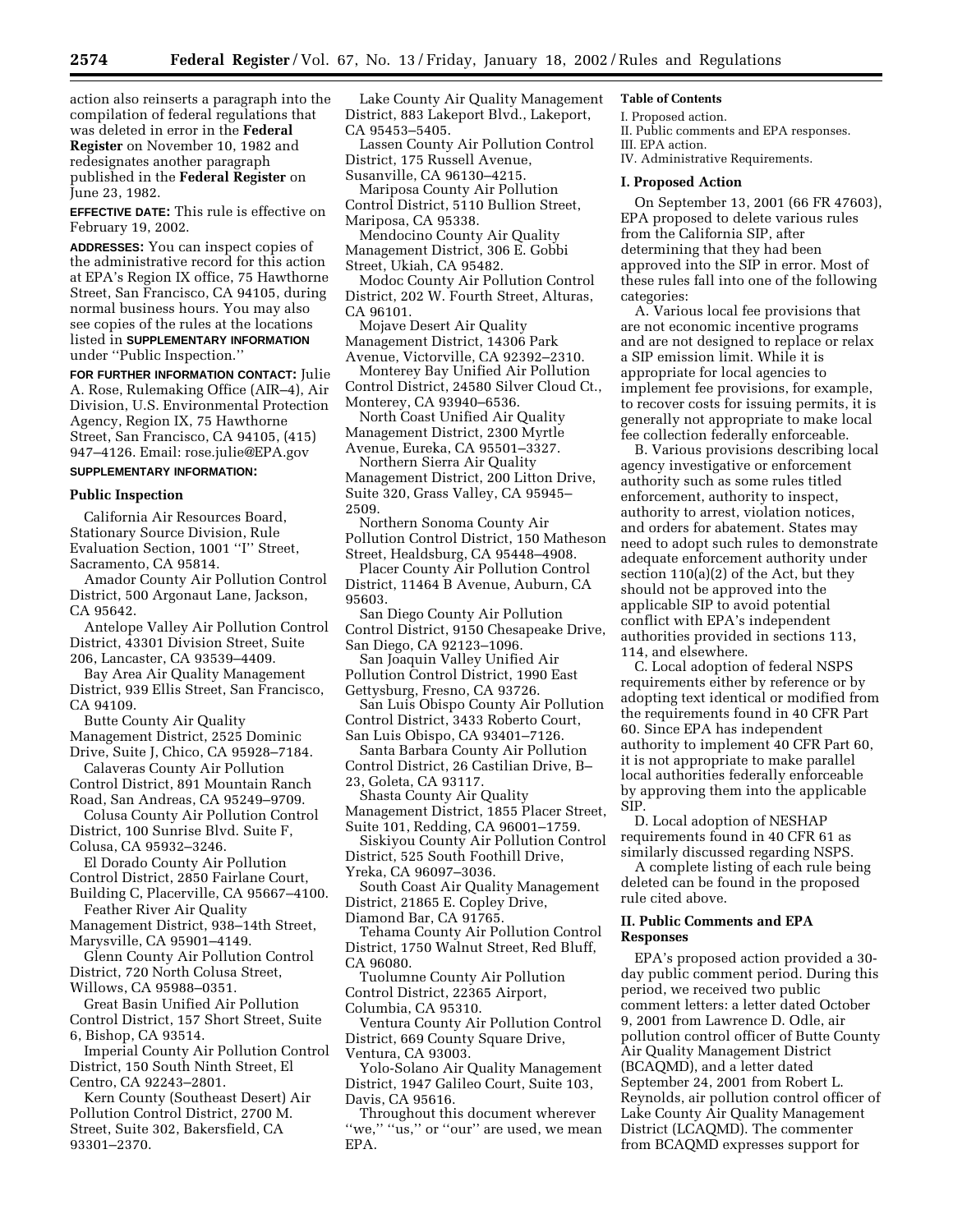the proposed action. The commenter from LCAQMD requests that LCAQMD rules proposed for deletion from the California SIP be retained on the grounds that administration of LCAQMD's air pollution control program relies on these rules, which relate to investigative and enforcement authorities, penalties, and fees.

EPA agrees that these rules are important for local administration of LCAQMD's program. However, removal of these rules from the SIP does not affect the authority LCAQMD has under State law to implement its program or enforce its rules. As explained above, provisions describing local agency investigative or enforcement authorities should not be approved into the SIP to avoid potential conflict with EPA's independent authorities provided in sections 113, 114, and elsewhere in the Act. Also, fee provisions that are not economic incentive programs and are not designed to replace or relax a SIP emission limit should not be approved into the SIP since doing so provides the basis for federal enforcement, i.e., by EPA or a citizen, which is inappropriate for local fee collection provisions. While, for the reasons stated, these types of provisions should not be approved into the SIP, some were erroneously approved into the California SIP, and the purpose of this action is to remove them.

The commenter also requests that certain LCAQMD rules be updated in the SIP to reflect the most recent version of these rules. EPA cannot take action on revisions to these rules because they have not been submitted as official revisions to the California SIP by the California Air Resources Board, but more importantly, for the reasons discussed above, these rules, whether or not they are the most recent versions, are not the types of rules that are appropriate for approval into a SIP.

### **III. EPA Action**

No comments were submitted that change our assessment that the rules listed in the proposed rule are appropriate for deletion from the SIP. Therefore, as authorized in section 110(k)(6) of the Act, EPA is deleting all these rules from the California SIP.

In this action, EPA is also reinserting a paragraph listing EPA-approved rules of the California SIP that were inadvertently deleted from Title 40 of the Code of Federal Regulations, part 52, § 52.220 in other actions. On November 10, 1982, at 47 FR 50864, EPA published a final rulemaking action approving changes to rules of sixteen air pollution districts submitted by the California Air Resources Board as

revisions to the California SIP. This action inadvertently deleted paragraph (B) from 40 CFR 52.220(c)(89)(iii). The rules listed in paragraph (B) of 52.220(c)(89)(iii) had previously been incorporated into the California SIP on April 12, 1982, at 47 FR 15585, and were not among the rules that were the subject of the action taken by EPA on November 10, 1982. This action corrects this inadvertent deletion by reinserting paragraph (B) to 40 CFR 52.220(c)(89)(iii).

Section 553 of the Administrative Procedure Act, 5 U.S.C 553(b)(B), provides that, when an agency for good cause finds that notice and public procedures are impracticable, unnecessary or contrary to the public interest, the agency may issue a rule without providing notice and an opportunity for public comment. EPA has determined that there is good cause for making (the portion of) today's rule (that relates to technical corrections to the CFR) final without prior proposal and opportunity for comment because EPA is correcting inadvertent deletions of rules duly approved into a state implementation plan. The affected regulations were codified at 40 CFR part 52, subpart F, § 52.220(c)(89)(iii)(B) prior to their inadvertent deletion, and were previously subject to notice and comment prior to EPA approval. Thus, notice and public procedures are unnecessary. EPA finds that this constitutes good cause under 5 U.S.C. 553(b)(B).

EPA is also correcting the letter designation of a paragraph in Title 40 of the Code of Federal Regulations, part 52, section 52.220. On June 23, 1982, at 47 FR 27068, EPA added a second paragraph (B) to 40 CFR 52.220  $(c)(51)(xiv)$ . However, a paragraph  $(B)$ citing different local rules had already been added to 40 CFR 52.220 (c)(51)(xiv) on May 27, 1982, at 47 FR 23159. Today's action redesignates the material in the second paragraph (B) published on June 23, 1982 to paragraph (C). For the same reasons as provided above for the inadvertent deletion of SIP rules, EPA has determined that there is good cause for making this technical correction to the CFR final without prior proposal and opportunity for comment.

Lastly, our proposed rule published on September 13, 2001 indicated that EPA was proposing to delete Fresno County Air Pollution Control District (APCD) rule 111 (Arrests and Notice to Appear) from the California SIP. The State of California submitted a number of local rules, including Fresno County APCD rule 111, to EPA on June 4, 1986 for incorporation into the California SIP. On April 10, 1989, at 54 FR 14224, EPA

approved Fresno County APCD rule 111 into the California SIP through a direct final rulemaking. This approval was subsequently withdrawn on June 23, 1989, at 54 FR 26373, in response to receipt of adverse comment on our direct final approval. On June 22, 1989, at 54 FR 262211, in anticipation of our withdrawal notice of June 23, 1989, we proposed to approve Fresno County APCD rule 111 into the California SIP, but the approval was never finalized. Therefore, Fresno County APCD rule 111 is not in the California SIP and is no longer a part of this action.

#### **IV. Administrative Requirements**

Under Executive Order 12866 (58 FR 51735, October 4, 1993), this action is not a ''significant regulatory action'' and therefore is not subject to review by the Office of Management and Budget. For this reason, this action is also not subject to Executive Order 32111, ''Actions Concerning Regulations That Significantly Affect Energy Supply, Distribution, or Use'' (66 FR 28355, May 22, 2001). This action imposes no additional requirements beyond those imposed by state law. Accordingly, the Administrator certifies that this rule will not have a significant economic impact on a substantial number of small entities under the Regulatory Flexibility Act (5 U.S.C. 601 et seq.). Because this rule does not impose any additional enforceable duty beyond that required by state law, it does not contain any unfunded mandate or significantly or uniquely affect small governments, as described in the Unfunded Mandates Reform Act of 1995 (Pub. L. 104–4).

This rule also does not have tribal implications because it will not have a substantial direct effect on one or more Indian tribes, on the relationship between the Federal Government and Indian tribes, or on the distribution of power and responsibilities between the Federal Government and Indian tribes, as specified by Executive Order 13175 (65 FR 67249, November 9, 2000), nor will it have substantial direct effects on the States, on the relationship between the national government and the States, or on the distribution of power and responsibilities among the various levels of government, as specified in Executive Order 13132 (64 FR 43255, August 10, 1999), because it does not alter the relationship or the distribution of power and responsibilities established in the Clean Air Act. This rule also is not subject to Executive Order 13045, ''Protection of Children from Environmental Health Risks and Safety Risks'' (62 FR 19885, April 23, 1997), because it is not economically significant.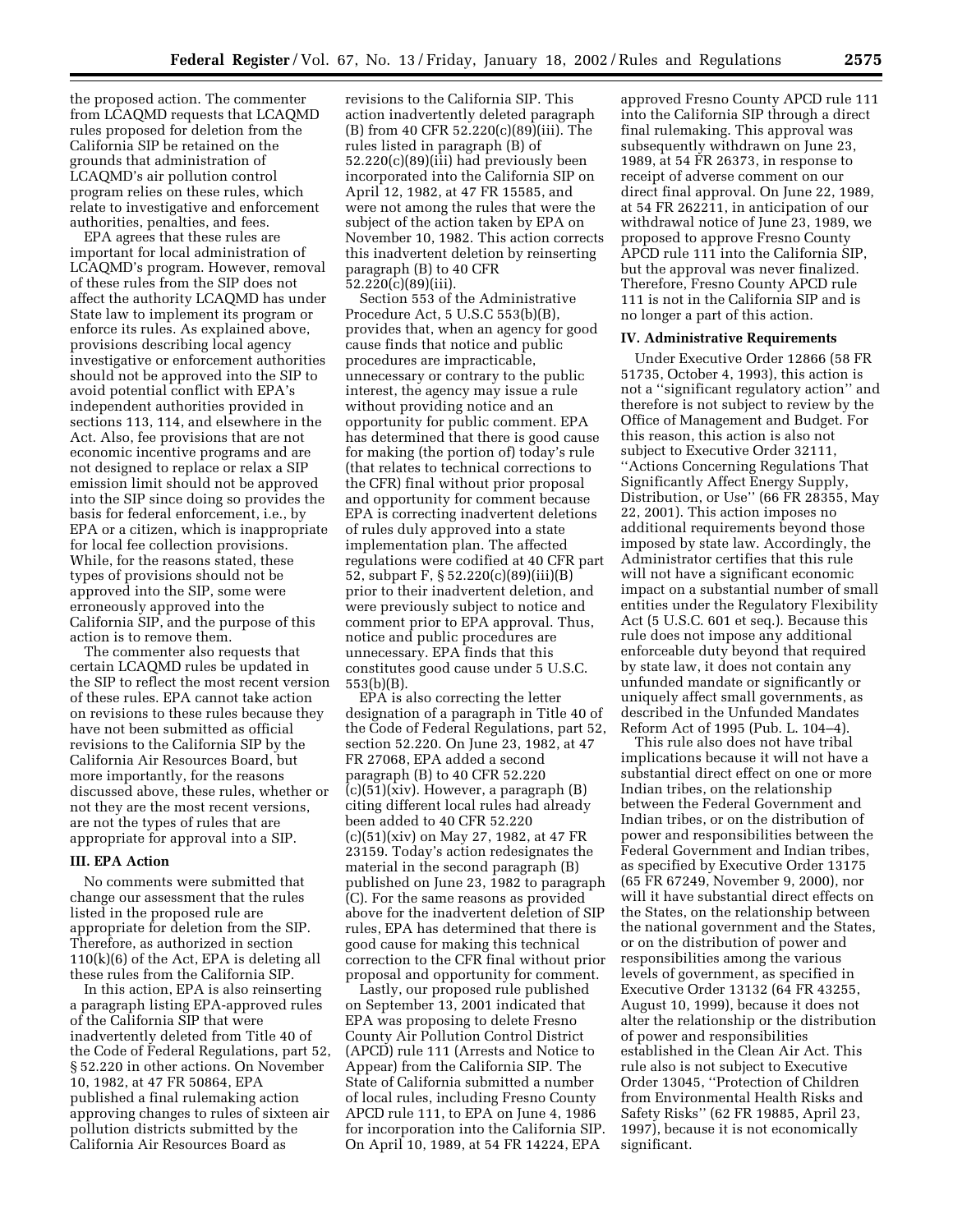In this action, EPA is not developing or adopting a technical standard. Thus, the requirements of section 12(d) of the National Technology Transfer and Advancement Act of 1995 (15 U.S.C. 272 note) do not apply. This rule does not impose an information collection burden under the provisions of the Paperwork Reduction Act of 1995 (44 U.S.C. 3501 *et seq.*).

The Congressional Review Act, 5 U.S.C. 801 *et seq.*, as added by the Small Business Regulatory Enforcement Fairness Act of 1996, generally provides that before a rule may take effect, the agency promulgating the rule must submit a rule report, which includes a copy of the rule, to each House of the Congress and to the Comptroller General of the United States. EPA will submit a report containing this rule and other required information to the U.S. Senate, the U.S. House of Representatives, and the Comptroller General of the United States prior to publication of the rule in the **Federal Register**. A major rule cannot take effect until 60 days after it is published in the **Federal Register**. This action is not a ''major rule'' as defined by 5 U.S.C. 804(2).

Under section 307(b)(1) of the Clean Air Act, petitions for judicial review of this action must be filed in the United States Court of Appeals for the appropriate circuit by March 19, 2002. Filing a petition for reconsideration by the Administrator of this final rule does not affect the finality of this rule for the purposes of judicial review nor does it extend the time within which a petition for judicial review may be filed, and shall not postpone the effectiveness of such rule or action. This action may not be challenged later in proceedings to enforce its requirements. (See section 307(b)(2).)

### **List of Subjects in 40 CFR Part 52**

Environmental protection, Air pollution control, Reporting and recordkeeping requirements.

Dated: December 12, 2001.

# **Sally Seymour,**

*Acting Regional Administrator, Region IX.*

Part 52, chapter I, title 40 of the Code of Federal Regulations is amended as follows:

### **PART 52—[AMENDED]**

1. The authority citation for part 52 continues to read as follows:

**Authority:** 42 U.S.C. 7401 *et seq.*

### **Subpart F—California**

2. Section 52.220 is amended: a. By adding paragraphs: (b)(1)(ii), (b)(2)(ii), (b)(4)(ii), (b)(6) through (b)(11),  $(c)(6)(ii)(B), (c)(6)(iii)(B), (c)(6)(iv)(B),$  $(c)(6)(v)(B), (c)(6)(vi)(B), (c)(6)(vii)(B),$  $(c)(6)(x)(B), (c)(6)(xi)(B), (c)(6)(xii)(B),$  $(c)(6)(xiii)(B), (c)(6)(xiv)(B),$  $(c)(6)(xvi)(B), (c)(6)(xvii)(B),$  $(c)(6)(\text{six})(B)$ ,  $(c)(6)(\text{xx})$  to  $(c)(6)(\text{xxii})$ ,  $(c)(21)(ix)(D), (c)(21)(xviii)(B),$  $(c)(24)(vi)(D), (c)(25)(vii)(B),$  $(c)(26)(ii)(D), (c)(26)(iv)(D)$  and  $(E),$  $(c)(26)(xvii)(D), (c)(27)(vii)(D),$  $(c)(27)(viii)(D), (c)(28)(viii)(B),$  $(c)(29)(vi)(C), (c)(30)(v)(B), (c)(30)(vi)(B),$  $(c)(31)(i)(G), (c)(31)(iii)(B), (c)(31)(vi)(E),$ (c)(31)(xviii)(F), (c)(32)(ii)(C),  $(c)(32)(iii)(F), (c)(35)(iii)(D),$  $(c)(35)(v)(C), (c)(35)(xii)(H),$  $(c)(35)(xiii)(D), (c)(35)(xv)(F),$  $(c)(37)(iv)(E)$ ,  $(c)(37)(v)(D)$ ,  $(c)(39)(iii)(G), (c)(39)(iv)(G),$  $(c)(39)(vii)(D), (c)(39)(x)(D),$  $(c)(41)(ix)(D), (c)(41)(x)(D)$  through  $(G)$ ,  $(c)(42)(i)(F)$ ,  $(c)(42)(iii)(D)$ ,  $(c)(42)(viii)(B), (c)(42)(x)(C),$  $(c)(42)(xiv)(D), (c)(44)(iv)(D),$  $(c)(51)(xi)(B)$ ,  $(c)(51)(xiii)(C)$ ,  $(c)(51)(xiv)(D), (c)(51)(xviii)(B),$  $(c)(51)(xx)(C), (c)(52)(ii)(C),$  $(c)(52)(iv)(F)$ ,  $(c)(52)(xi)(C)$ ,  $(c)(52)(xv)(D), (c)(52)(xvi)(C),$  $(c)(54)(vi)(B)$ ,  $(c)(70)(iv)(B)$ , (c)(85)(vi)(C), (c)(85)(vii)(B),  $(c)(85)(x)(B)$ ,  $(c)(89)(iii)(B)$  and  $(C)$ ,  $(c)(92)(iv)(B), (c)(93)(iii)(C),$ (c)(93)(iv)(D), (c)(96)(iii)(C), (c)(98)(i)(E),  $(c)(101)(ii)(G), (c)(103)(xi)(B),$  $(c)(103)(xiii)(C), (c)(103)(xiv)(C),$ (c)(103)(xvii)(C), (c)(119)(i)(D),  $(c)(124)(ii)(B), (c)(125)(iv)(C),$ (c)(125)(v)(C), (c)(126)(ii)(B),  $(c)(127)(v)(C), (c)(127)(vii)(F)$  and  $(G),$  $(c)(137)(i)(C), (c)(137)(ii)(E),$ (c)(138)(i)(C), (c)(138)(ii)(E), (c)(138)(iii)(B), (c)(138)(iv)(B),  $(c)(138)(v)(E)$ ,  $(c)(140)(i)(D)$ , (c)(140)(iii)(C), (c)(148)(ii)(C),  $(c)(153)(ii)(D), (c)(154)(i)(D),$  $(c)(155)(v)(C), (c)(156)(ii)(B),$  $(c)(158)(i)(C), (c)(159)(iii)(D),$ (c)(164)(i)(A)(*2*), (c)(164)(i)(B)(*3*), (c)(168)(i)(A)(*5*), (c)(168)(i)(C)(*3*), (c)(173)(i)(B)(*2*), (c)(173)(i)(D)(*2*), (c)(177)(i)(D)(*3*), (c)(179)(i)(B)(*2*), (c)(179)(i)(E)(*4*), (c)(246)(i)(A)(*3*); and b. By redesignating the second

paragraph  $(c)(51)(xiv)(B)$  as  $(c)(51)(xiv)(C).$ 

The additions read as follows:

### **§ 52.220 Identification of plan.**

- \* \* \* \* \* (b) \* \* \*
	- $(1) * * * *$

(ii) Previously approved on May 31, 1972 in paragraph (b) of this section and now deleted without replacement, Part X, Paragraph 3.

\* \* \* \* \* (2) \* \* \*

(ii) Previously approved on May 31, 1972 in paragraph (b) of this section and now deleted without replacement, Rules 40 and 42.

- \* \* \* \* \*
	- (4) \* \* \*

(ii) Previously approved on May 31, 1972 in paragraph (b) of this section and now deleted without replacement, Regulation 3, Rules 40, 42, 43, and 44.

\* \* \* \* \* (6) Lassen County APCD.

(i) Previously approved on May 31, 1972 in paragraph (b) of this section and now deleted without replacement, Rules 1.4, 3.2, 3.3 (Schedules 1–6), 3.4, and 3.5.

(7) Nevada County APCD.

(i) Previously approved on May 31, 1972 in paragraph (b) of this section and now deleted without replacement, Rule 41.

(8) Orange County APCD.

(i) Previously approved on May 31, 1972 in paragraph (b) of this section and now deleted without replacement, Rule 120.

(9) Sierra County APCD.

(i) Previously approved on May 31, 1972 in paragraph (b) of this section and now deleted without replacement, Rules 46 and 50.

(10) Siskiyou County APCD.

(i) Previously approved on May 31, 1972 in paragraph (b) of this section and now deleted without replacement, Rules 3.1, 3.2, and 3.3.

(11) Yolo-Solano AQMD.

(i) Previously approved on May 31, 1972 in paragraph (b) of this section and now deleted without replacement, Rules 1.7 and 2.18.

- (c) \* \* \*
- (6) \* \* \*  $(ii) * * * *$
- 

(B) Previously approved on September 22, 1972 in paragraph (c) of this section and now deleted without replacement, Rule 109.

 $(iii) * * * *$ 

(B) Previously approved on September 22, 1972 in paragraph (c) of this section and now deleted without replacement, Rules 1.4, 2.13, 6.11 and 6.12.

 $(iv) * * * *$ 

(B) Previously approved on September 22, 1972 in paragraph (c) of this section and now deleted without replacement, Rules 104, 105, 107, 109, 303, and 304.

 $(v) * * * *$ 

(B) Previously approved on September 22, 1972 in paragraph (c) of this section and now deleted without replacement, Rules 151 and 153.

 $(vi) * * *$ 

(B) Previously approved on September 22, 1972 in paragraph (c) of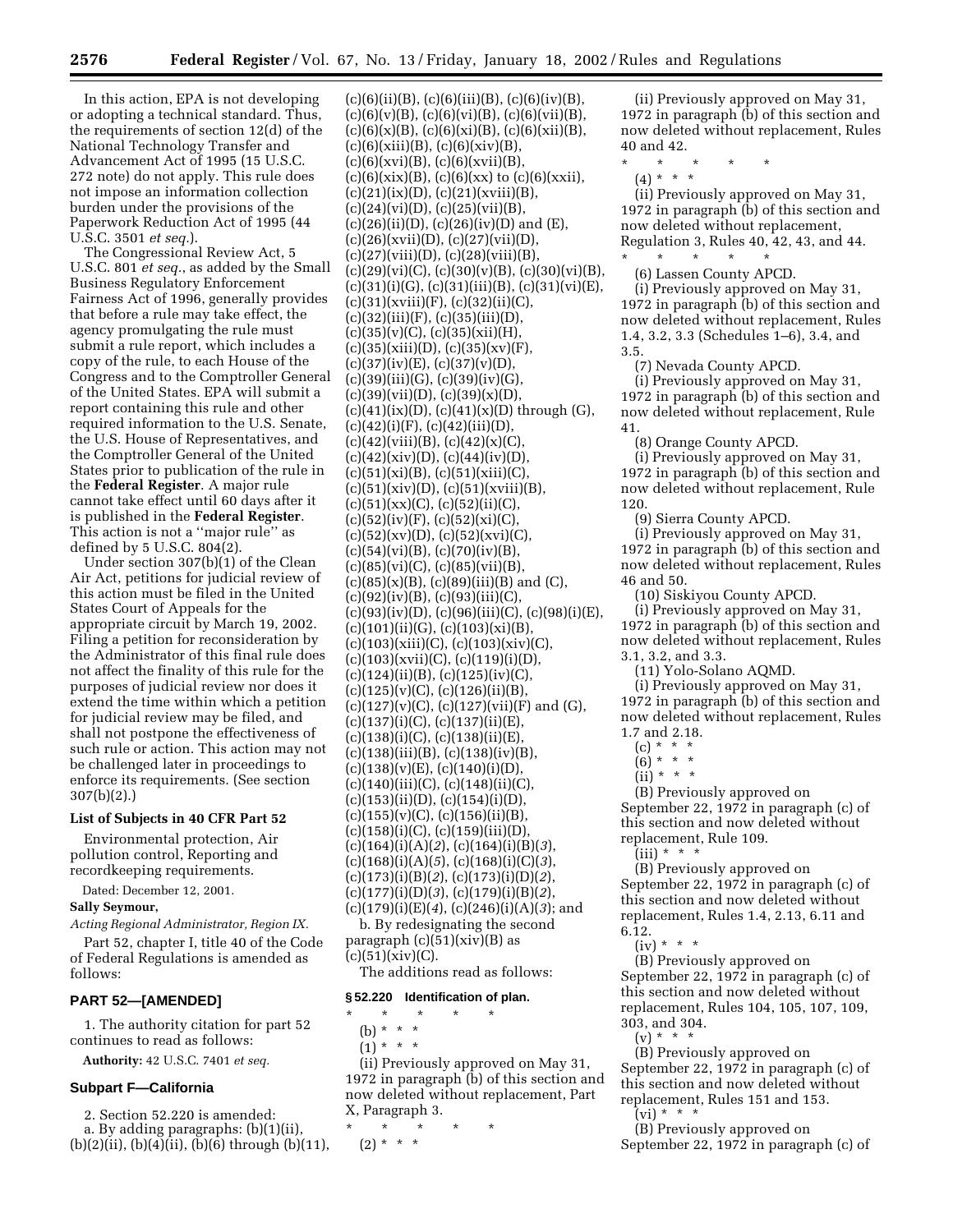this section and now deleted without replacement, Rules 107, 109, 303, and 304.

(vii) \* \* \*

- (B) Previously approved on September 22, 1972 in paragraph (c) of this section and now deleted without replacement, Rule 109.
	- \* \* \* \* \*
	- $(x) * * * *$
- (B) Previously approved on September 22, 1972 in paragraph (c) of this section and now deleted without replacement, Rules 107, 301 (Paragraphs c to g, i, and j), 303, and 304.

 $(x_i) * * * *$ 

(B) Previously approved on September 22, 1972 in paragraph (c) of this section and now deleted without replacement, Rule 1.4.

 $(xii) * * * *$ 

(B) Previously approved on September 22, 1972 in paragraph (c) of this section and now deleted without replacement, Rules 107 and 109.

 $(xiii)$  \* \* \*

(B) Previously approved on September 22, 1972 in paragraph (c) of this section and now deleted without replacement, Rule 107.

 $(xiv) * * * *$ 

(B) Previously approved on September 22, 1972 in paragraph (c) of this section and now deleted without replacement, Rules 107 and 109.

- \* \* \* \* \*
	- (xvi) \* \* \*

(B) Previously approved on September 22, 1972 in paragraph (c) of this section and now deleted without replacement, Rules 42 and 100.

 $(xvii) * * * *$ 

(B) Previously approved on September 22, 1972 in paragraph (c) of this section and now deleted without replacement, Rules 43, 44, and Rule 120.

- \* \* \* \* \*
	- (xix) \* \* \*

(B) Previously approved on September 22, 1972 in paragraph (c) of this section and now deleted without replacement, Rules 43 and 44 (Mojave Desert AQMD only).

(xx) Mariposa County APCD.

(A) Previously approved on September 22, 1972 in paragraph (c) of this section and now deleted without

replacement, Rule 17.

(xxi) Plumas County APCD.

(A) Previously approved on September 22, 1972 in paragraph (c) of this section and now deleted without replacement, Rules 3, 4, and 40.

(xxii) Sutter County APCD.

(A) Previously approved on

September 22, 1972 in paragraph (c) of

this section and now deleted without replacement, Rule 2.20.

- \* \* \* \* \*
- $(21) * * * *$  $(ix) * * * *$

(D) Previously approved on August 22, 1977 in paragraph  $(c)(21)(ix)(A)$  of this section and now deleted without replacement, Rule 107.

\* \* \* \* \*  $(xviii) * * * *$ 

(B) Previously approved on September 8, 1978 in paragraph  $(c)(21)(xviii)(A)$  of this section and now deleted without replacement, Rule 45.

\* \* \* \* \*

 $(24) * * * *$  $(vi)$ <sup>\*</sup> \* \*

(D) Previously approved on August 22, 1977 in paragraph (c)(24)(vi)(A) of this section and now deleted without replacement, Rule 3.7.

- \* \* \* \* \*
- $(25) * * * *$
- $(vii) * * * *$

(B) Previously approved on October 27, 1977 in paragraph (c)(25)(vii)(A) of this section and now deleted without replacement, Rules 302 and 303.

\* \* \* \* \*

 $(26) * * * *$ 

 $(iii)$  \* \* \*

(D) Previously approved on May 11, 1977 in paragraph (c)(26)(ii)(B) of this section and now deleted without replacement, Regulation 7.  $\star$   $\qquad$   $\star$   $\qquad$   $\star$ 

 $(iv) * * * *$ 

(D) Previously approved on May 11, 1977 in paragraph  $(c)(26)(iv)(A)$  of this section and now deleted without replacement, Rule 155.

(E) Previously approved on August 22, 1977 in paragraph  $(c)(26)(iv)(A)$  of this section and now deleted without replacement, Rule 3.1.

- \* \* \* \* \*
- (xvii) \* \* \*

(D) Previously approved on June 14, 1978 in paragraph (c)(26)(xvii)(A) of this section and now deleted without replacement, Rule 105.

- $\star$   $\qquad$   $\star$   $\qquad$   $\star$
- $(27) * * * *$
- $(vii) * * * *$

(D) Previously approved on June 14, 1978 in paragraph (c)(27)(vii)(A) of this section and now deleted without replacement, Rules 105, 601, and 602. (viii)  $* * * *$ 

(D) Previously approved on June 14, 1978 in paragraph (c)(27)(viii)(A) of this section and now deleted without replacement, Rules 323, 601, and 602.

- \* \* \* \* \* (28) \* \* \*
	- $(viii) * * * *$

(B) Previously approved on August 22, 1977 in paragraph (c)(28)(viii)(A) of this section and now deleted without replacement, Rules 422 and 423.

- \* \* \* \* \* (29) \* \* \*
	- $(vi)$ <sup>\*</sup> \* \*

(C) Previously approved on August 15, 1977 in paragraph (c)(29)(vi)(A) of this section and now deleted without replacement, Rule 72 (72–72.8).

- \* \* \* \* \*
- $(30) * * * *$
- $(v)$ <sup>\*</sup> \* \*

(B) Previously approved on August 22, 1977 in paragraph  $(c)(30)(v)(A)$  of this section and now deleted without replacement, Rules 422 and 423.  $(vi) * * *$ 

- (B) Previously approved on August 22, 1977 in paragraph (c)(30)(vi)(A) of this section and now deleted without replacement, Rules 422 and 423.
- \* \* \* \* \*
	- $(31) * * * *$
	- $(i) * * * *$

(G) Previously approved on June 6, 1977 in paragraph  $(c)(31)(i)(B)$  of this section and now deleted without replacement, Rules 105, 302, and 303. \* \* \* \* \*

- 
- $(iii) * * * *$

(B) Previously approved on May 11, 1977 in paragraph  $(c)(31)(iii)(A)$  of this section and now deleted without replacement, Rule 5.

\* \* \* \* \*  $(vi) * * * *$ 

(E) Previously approved on June 14, 1978 in paragraph  $(c)(31)(vi)(B)$  of this section and now deleted without replacement, Rule 105.

\* \* \* \* \*

(xviii) \* \* \*

(F) Previously approved on June 14, 1978 in paragraph  $(c)(31)(xvi)(B)$  of this section and now deleted without replacement, Rule 105.

- \* \* \* \* \*
	- $(32) * * * *$
	- $(ii)$ <sup>\*</sup> \* \*

(C) Previously approved on August 22, 1977 in paragraph (c)(32)(ii)(A) of this section and now deleted without replacement, Rules 104, 105, 112, 422, and 423.

 $(iii) * * * *$ 

(F) Previously approved on June 14, 1978 in paragraph (c)(32)(iii)(C) of this section and now deleted without replacement, Rule 302.

- \* \* \* \* \*
	- (35) \* \* \*
	- $(iii) * * * *$

(D) Previously approved on August 15, 1977 in paragraph (c)(35)(iii)(B) of this section and now deleted without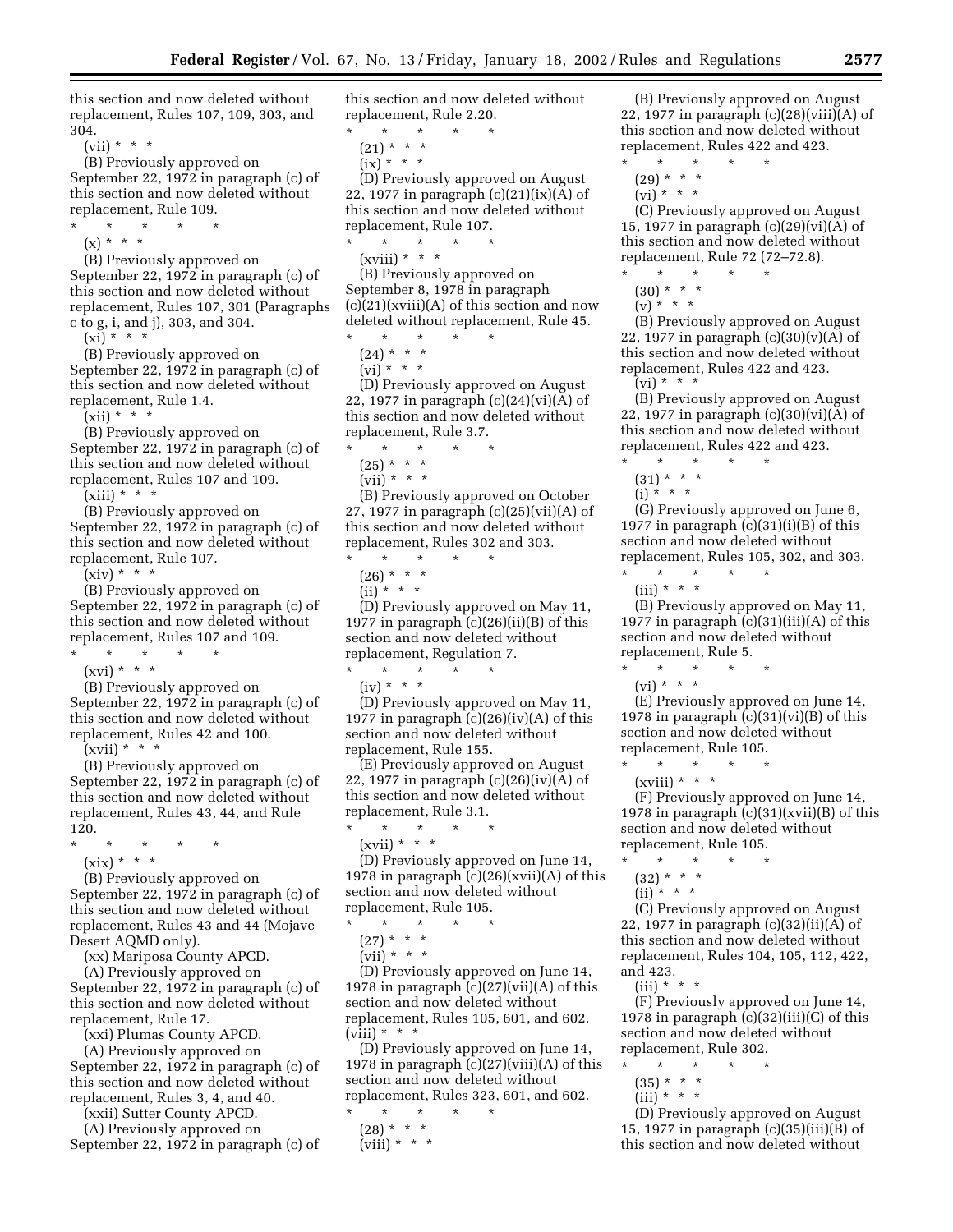replacement, Rules 72 (72.9–72.10) and 73.

\* \* \* \* \* (v) \* \* \*

(C) Previously approved on October 4, 1977 in paragraph  $(c)(35)(v)(A)$  of this section and now deleted without replacement, Rules 104, 105, and 112.

\* \* \* \* \*

 $(xii) * * * *$ 

(H) Previously approved on August 4, 1978 in paragraph  $(c)(35)(xii)(A)$  of this section and now deleted without replacement, Rules 110 and 111.

 $(xiii) * * * *$ 

(D) Previously approved on March 22, 1978 in paragraph  $(c)(35)(xiii)(A)$  of this section and now deleted without replacement, Rule 104.

- \* \* \* \* \*
	- $(xv) * * * *$

(F) Previously approved on November 7, 1978 in paragraph (c)(35)(xv)(C) of this section and now deleted without replacement, Rules 340.

- \* \* \* \* \*
- (37) \* \* \*
- $(iv)$  \* \* \*

(E) Previously approved on August 4, 1978 in paragraph  $(c)(37)(iv)(B)$  of this section and now deleted without replacement, Rules 531, 901, and 1500.

 $(v) * * * *$ 

(D) Previously approved on December 6, 1979 in paragraph  $(c)(37)(v)(B)$  of this section and now deleted without replacement, Rules 216, 323, and 324.

- $\star$   $\star$   $\star$   $\star$
- $(39) * * * *$  $(iii) * * * *$
- 

(G) Previously approved on September 8, 1978 in paragraph (c)(39)(iii)(C) of this section and now deleted without replacement, Rules 42 and 105.

 $(iv) * *$ 

(G) Previously approved on September 8, 1978 in paragraph  $(c)(39)(iv)(C)$  of this section and now deleted without replacement, Rules 42 and 301.

- \* \* \* \* \*
- $(vii) * * * *$

(D) Previously approved on August 16, 1978 in paragraph (c)(39)(vii)(A) of this section and now deleted without replacement, Rules 216 and 402. \* \* \* \* \*

 $(x) * * * *$ 

(D) Previously approved on September 14, 1978 in paragraph  $(c)(39)(x)(A)$  of this section and now deleted without replacement, Rule 402.

- \* \* \* \* \*  $(41) * * * *$ 
	- $(ix)$ <sup>\*</sup> \* \*
- (D) Previously approved on November 7, 1978 in paragraph (c)(41)(ix)(A) of

this section and now deleted without replacement, Rules 216, 324, 402, 602, 603, and 604.

 $(x) * * * *$ 

(D) Previously approved on November 15, 1978 in paragraph (c)(41)(x)(A) of this section and now deleted without replacement, Rule 402.

(E) Previously approved on November 15, 1978 in paragraph (c)(41)(x)(A) of this section and now deleted without replacement, Rules 801 to 804 (Lake Tahoe Air Basin).

(F) Previously approved on November 15, 1978 in paragraph  $(c)(41)(x)(A)$  of this section and now deleted without replacement, Rules 801, 802, 803 (paragraphs B and C), and 804 (Mountain Counties Air Basin).

(G) Previously approved on November 15, 1978 in paragraph  $(c)(41)(x)(A)$  of this section and now deleted without replacement, Rules 603, 604, 605, and 801 to 804 (Sacramento Valley Air Basin).

- \* \* \* \* \*
- $(42) * * * *$
- $(i) * * * *$

(F) Previously approved on August 11, 1978 in paragraph (c)(42)(i)(A) of this section and now deleted without replacement, Rules 104, 106, and 303. \* \* \* \* \*

 $(iii) * * * *$ 

(D) Previously approved on August 4, 1978 in paragraph  $(c)(42)(iii)(A)$  of this section and now deleted without replacement, Rules 104 and 110.

\* \* \* \* \* (viii)  $* * * *$ 

(B) Previously approved on September 14, 1978 in paragraph  $(c)(42)(viii)(A)$  of this section and now deleted without replacement, Rules 152 and 154.

- \* \* \* \* \*
- $(x) * * * *$

(C) Previously approved on November 6, 1978 in paragraph  $(c)(42)(x)(A)$  of this section and now deleted without replacement, Rules 216, 324, and 402.

 $\star$   $\star$   $\star$  $(xiv) * * * *$ 

(D) Previously approved on December 21, 1978 in paragraph  $(c)(42)(xiv)(A)$  of this section and now deleted without replacement, Rule 105 (Mojave Desert AQMD only).

 $\star$   $\star$ 

- $(44) * * * *$
- $(iv) * * * *$

(D) Previously approved on January 29, 1979 in paragraph  $(c)(44)(iv)(A)$  of this section and now deleted without replacement, Rule 1.4.

 $\star$   $\star$  $(51) * * * *$ 

 $(x_i) * * * *$ 

(B) Previously approved on January 27, 1981 in paragraph (c)(51)(xi)(A) of this section and now deleted without replacement, Rule 660.

\* \* \* \* \*  $(xiii) * * * *$ 

(C) Previously approved on May 18, 1981 in paragraph  $(c)(51)(xiii)(A)$  of this section and now deleted without replacement, Rule 402.

 $(xiv) * * * *$ 

(D) Previously approved on May 18, 1981 in paragraph  $(c)(51)(xiv)(A)$  of this section and now deleted without replacement, Rules 801 to 804.

\* \* \* \* \*  $(xviii) * * * *$ 

(B) Previously approved on January 25, 1982 in paragraph  $(c)(51)(xviii)(A)$  of this section and now deleted without replacement, Rule 618.

\* \* \* \* \*  $(xx) * * * *$ 

(C) Previously approved on June 18, 1982 in paragraph  $(c)(51)(xx)(A)$  of this section and now deleted without replacement, Rule 9.

- $\star$   $\qquad$   $\star$   $\qquad$   $\star$
- $(52) * * * *$
- $(ii)$ <sup>\*</sup> \* \*

(C) Previously approved on January 27, 1981 in paragraph (c)(52)(ii)(B) of this section and now deleted without replacement, Rules 304 and 706. \* \* \* \* \*

 $(iv) * * * *$ 

(F) Previously approved on December 9, 1981 in paragraph (c)(52)(iv)(B) of this section and now deleted without replacement, Rule 301.

\* \* \* \* \*

 $(xi) * * * *$ 

(C) Previously approved on May 18, 1981 in paragraph  $(c)(52)(xi)(A)$  of this section and now deleted without replacement, Rules 103, 402, and 601 to 604.

- \* \* \* \* \*
	- (xv) \* \* \*

(D) Previously approved on December 9, 1981 in paragraph (c)(52)(xv)(B) of this section and now deleted without replacement, Rule 302.

 $(xvi) * * * *$ 

(C) Previously approved on January 26, 1982 in paragraph (c)(52)(xvi)(A) of this section and now deleted without replacement, Rules 7.0, 7.1, and 8.1.

- \* \* \* \* \*
- $(54) * * * *$
- $(vi) * * * *$

(B) Previously approved on January 26, 1982 in paragraph (c)(54)(vi)(A) of this section and now deleted without replacement, Rule 1.4.

<sup>\* \* \* \* \*</sup>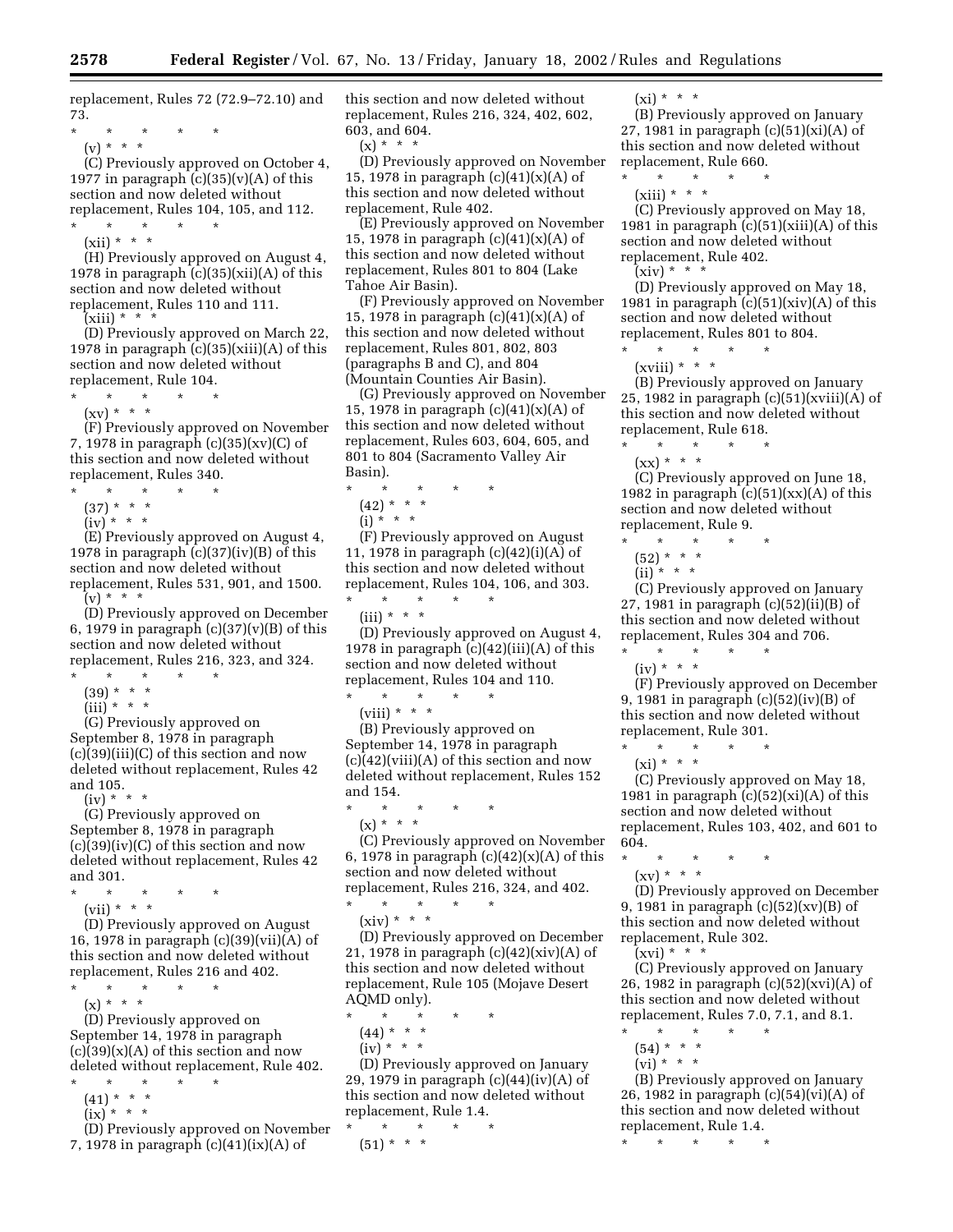- $(70) * * * *$
- $(iv) * * * *$

(B) Previously approved on May 27, 1982 in paragraph  $(c)(70)(iv)(A)$  of this section and now deleted without replacement, Rules 601 to 613.

- \* \* \* \* \*
- $(85) * * * *$
- $\overrightarrow{(vi)}$  \* \* \*

(C) Previously approved on April 12, 1982 in paragraph  $(c)(85)(vi)(A)$  of this section and now deleted without replacement, Rules 1.3 and 2.9.

 $(vii) * * * *$ 

(B) Previously approved on June 18, 1982 in paragraph (c)(85)(vii)(A) of this section and now deleted without replacement, Rule 210.

- \* \* \* \* \*
- $(x) * * * *$

(B) Previously approved on July 6, 1982 in paragraph  $(c)(85)(x)(A)$  of this section and now deleted without replacement, Rule 110.

 $\star$   $\star$   $\star$ 

- $(89) * * * *$
- $(iii) * * * *$

(B) New or amended rules 1.3, 3.0– 3.7, 3.9, 3.10, 3.13, 4.0–4.5, 4.7 to 4.10, 4.12, 5.4, 6.0, 8.0, 8.2, 9.0–9.5, 9.7, and 9.8.

(C) Previously approved on April 12, 1982 in paragraph  $(c)(89)(iii)(B)$  of this section and now deleted without replacement, Rules 8.0, 8.2 and 9.0 to 9.4.

- \* \* \* \* \*
	- (92) \* \* \*
	- $(iv) * * * *$

(B) Previously approved on April 13, 1982 in paragraph  $(c)(92)(iv)(A)$  of this section and now deleted without replacement, Rule 300.

- \* \* \* \* \*
- $(93) * * * *$
- $(iii) * * * *$

(C) Previously approved on June 18, 1982 in paragraph (c)(93)(iii)(B) of this section and now deleted without replacement, Rule 509.

 $(iv) * * * *$ 

(D) Previously approved on June 18, 1982 in paragraph  $(c)(93)(iv)(B)$  of this section and now deleted without replacement, Rule 509.

- $\star$   $\quad$   $\star$   $\quad$   $\star$
- $(96) * * * *$
- $(iii) * * * *$

(C) Previously approved on January 26, 1982 in paragraph (c)(96)(iii)(A) of this section and now deleted without replacement, Rule 3.

- \* \* \* \* \*
- $(98) * * * *$
- $(i) * * * *$

(E) Previously approved on April 12, 1982 in paragraph  $(c)(98)(i)(B)$  of this

section and now deleted without replacement, Rules 8.0 to 8.2 and 9.0 and 9.4.

- \* \* \* \* \*
	- $(101) * * * *$ (ii) \* \* \*

(G) Previously approved on July 6, 1982 in paragraph  $(c)(101)(ii)(B)$  of this section and now deleted without replacement, Rules 301 and 302 (including Southeast Desert).

- \* \* \* \* \*  $(103) * * * *$ 
	- $(xi) * * * *$

(B) Previously approved on April 13, 1982 in paragraph  $(c)(103)(xi)(A)$  of this section and now deleted without replacement, Rule 301.

 $\star$   $\star$   $\star$ 

 $(xiii) * * * *$ 

(C) Previously approved on May 27, 1982 in paragraph  $(c)(103)(xiii)(A)$  of this section and now deleted without replacement, Rules 318 and 319.  $(xiv) * * * *$ 

(C) Previously approved on May 27, 1982 in paragraph  $(c)(103)(xiv)(A)$  of this section and now deleted without replacement, Rules 301, 302, 306, and 307.

- \* \* \* \* \*
- (xvii) \* \* \*

(C) Previously approved on May 27, 1982 in paragraph  $(c)(103)(xvi)(A)$  of this section and now deleted without replacement, Rule 509.

- \* \* \* \* \*
	- $(119)$  \* \* \*  $(i) * ' * *$
	-

(D) Previously approved on May 27, 1982 in paragraph  $(c)(119)(i)(A)$  of this section and now deleted without replacement, Rule 509.

- \* \* \* \* \*
- $(124) * * * *$ (ii) \* \* \*

(B) Previously approved on November 10, 1982 in paragraph (c)(124)(ii)(A) of this section and now deleted without replacement, Rules 660.1, 660.2, and 660.3.

- \* \* \* \* \*
	- (125) \* \* \*

 $(iv) * * * *$ 

(C) Previously approved on November 10, 1982 in paragraph (c)(125)(iv)(A) of this section and now deleted without replacement, Rule 2:11.

 $(v) * * * *$ (C) Previously approved on November 10, 1982 in paragraph  $(c)(125)(v)(A)$  of this section and now deleted without replacement, Rule 104.

- \* \* \* \* \*
	- $(126) * * * *$
	- $(ii) * * * *$

(B) Previously approved on June 1, 1983 in paragraph  $(c)(126)(ii)(A)$  of this section and now deleted without replacement, Rule 210D.

- $\star$   $\quad$   $\star$   $\quad$   $\star$
- $(127) * * * *$  $(v) * ' * *$
- 

(C) Previously approved on August 9, 1985 in paragraph  $(c)(127)(v)(B)$  of this section and now deleted without replacement, Rule 301.

\* \* \* \* \* (vii) \* \* \*

(F) Previously approved on November 18, 1983 in paragraph (c)(127)(vii)(A) of this section and now deleted without replacement for implementation in the Antelope Valley Air Pollution Control District and the South Coast Air Quality Management District, Rule 302.

(G) Previously approved on October 19, 1984 in paragraph (c)(127)(vii)(C) of this section and now deleted without replacement for implementation in the Antelope Valley Air Pollution Control District and the South Coast Air Quality Management District, Rule 304.

 $\star$   $\star$   $\star$  $(137)$  \* \* \*

 $(i) * * * *$ 

(C) Previously approved on February 1, 1984 in paragraph (c)(137)(i)(A) of this section and now deleted without replacement, Rules 301.1 and 302 (including Southeast Desert).  $(ii) * *$ 

(E) Previously approved on February 1, 1984 in paragraph (c)(137)(ii)(A) of this section and now deleted without replacement, Rules 104, 113, and 301 (paragraphs a, b, and h).

- $\star$   $\qquad$   $\star$   $\qquad$   $\star$
- (138) \* \* \*
- (i) \* \* \*

(C) Previously approved on November 18, 1983 in paragraph (c)(138)(i)(A) of this section and now deleted without replacement, Rules 4–2, 4–11, and 5–3.  $(iii) * * * *$ 

(E) Previously approved on November 18, 1983 in paragraph (c)(138)(ii)(A) of this section and now deleted without replacement, Rules 609 to 612 (Mountain Counties Air Basin).

 $(iii) * * * *$ 

(B) Previously approved on November 18, 1983 in paragraph (c)(138)(iii)(A) of this section and now deleted without replacement, Rule 301.

 $(iy) * * * *$ 

(B) Previously approved on November 18, 1983 in paragraph (c)(138)(iv)(A) of this section and now deleted without replacement, Rules 900 and 902.  $(v) * * * *$ 

(E) Previously approved on November 18, 1983 in paragraph (c)(138)(v)(A) of this section and now deleted without replacement, Rules 105, 108, 111, and 301 to 304.

\* \* \* \* \*